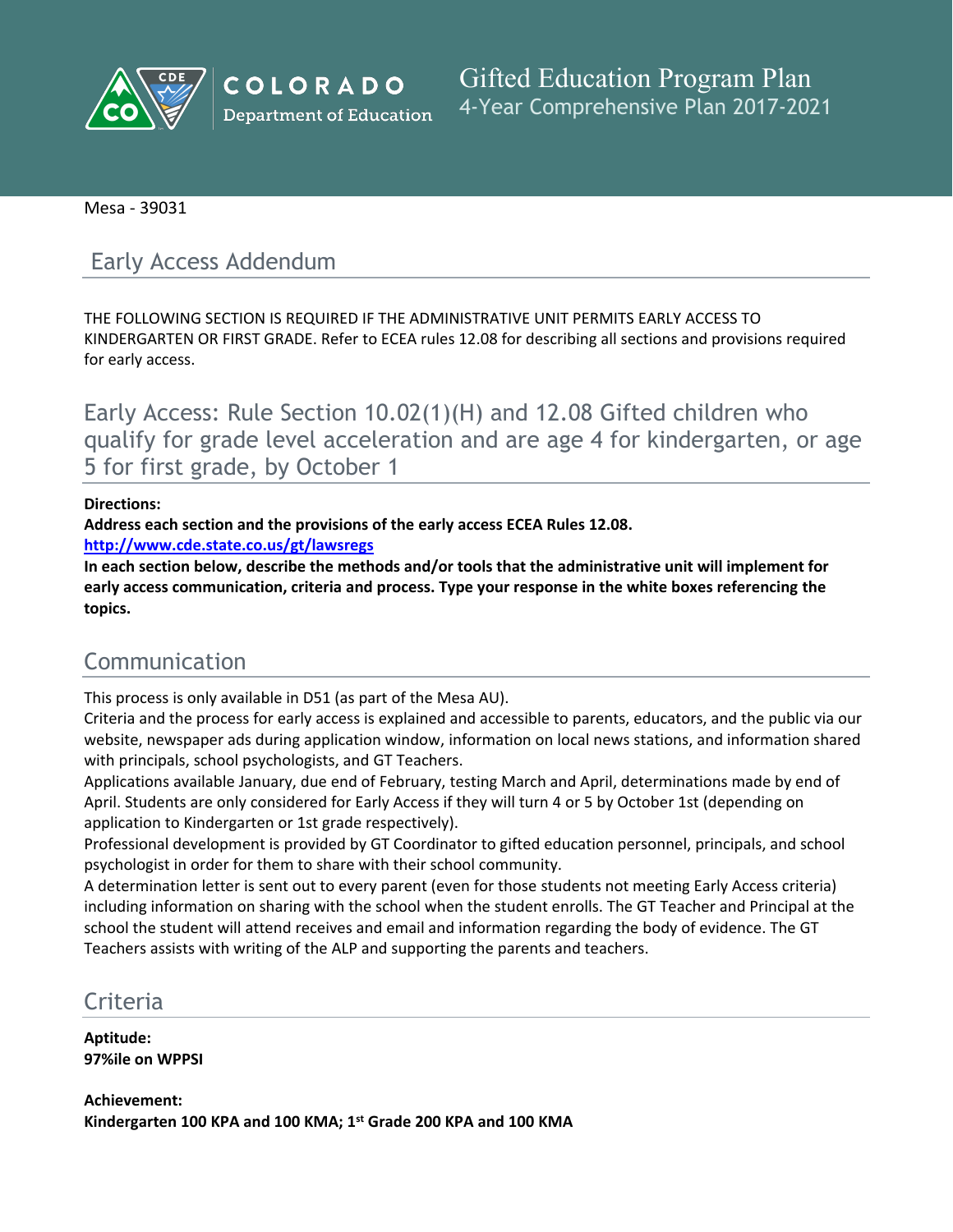

**Performance: Parent Rating 120, Teacher Rating 20, RIST 124**

**Readiness, social behavior and motivation: Indicated on application and in anecdotal notes from EA Team members and School Psychologist**

**Support system:**

**GT Teacher and Principal at home school**

**ALP (collaboratively created including parents) includes a transition goal for first year. The ALP includes student's strength area(s), interests, instructional needs, and affective needs. Progress reports are included at** least every 5 weeks and shared with parents. Each goal tells who will help support, what method/material(s) will be used to support, when this support will be provided, and check in times for progress monitoring and **adjustment of goals.**

## Process

### **Timelines:**

Applications available January, due end of February, testing March and April, final determinations made by end of April. Communication is openly shared with parents from the time their application is received until the determination is made. Sometimes the team determines they need to gather more information and/or testing. The team makes determinations within 60 calendar days once the team has gathered a full body of evidence. Students are only considered for Early Access if they will turn 4 or 5 by October 1st (depending on application to Kindergarten or 1st grade respectively).

Professional development is provided by GT Coordinator to gifted education personnel, principals, and school psychologist in order for them to share with their school community.

Parents are charged a \$15 application fee to start the process. If the student continues through all of the testing the parents will also pay a \$90 fee for the full cognitive test. Both of these fees are waived when the parents or guardians meet the criteria for free and reduced lunch.

The application and cognitive screener are used as the screening portfolio. This is stated within the application packet and online.

The body of evidence includes a checklist and short answer from parent and educator outlining strengths, performance, readiness, needs, and interests. A cognitive score of 97%ile or above is required on the WPPSI. Students must also score exceptionally high on the academic tests. Performance tools are all aligned to demonstrate abilities are above age peers. Readiness, social behavior, and motivation are measured using parent and teacher referrals and also Early Access Team members' anecdotal notes when interacting and observing student. Each test in the process is given by personnel qualified to give that assessment. The body of evidence includes qualitative (parent/teacher written responses, EA Team member's anecdotal notes, Draw a Person, interviews, notes from school psychologist, etc.) and quantitative (RIAS, WPPSI, KPA and KMA, behavior checklists) data.

### **Personnel:**

An Early Access Team is established every year including at least one of each of the following: GT Teacher, Kindergarten Teacher, School Psychologist, GT Coordinator. This team collaborates to review each body of evidence and make determinations regarding early access. This collaboration is all documented on a Google spreadsheet showing each student.